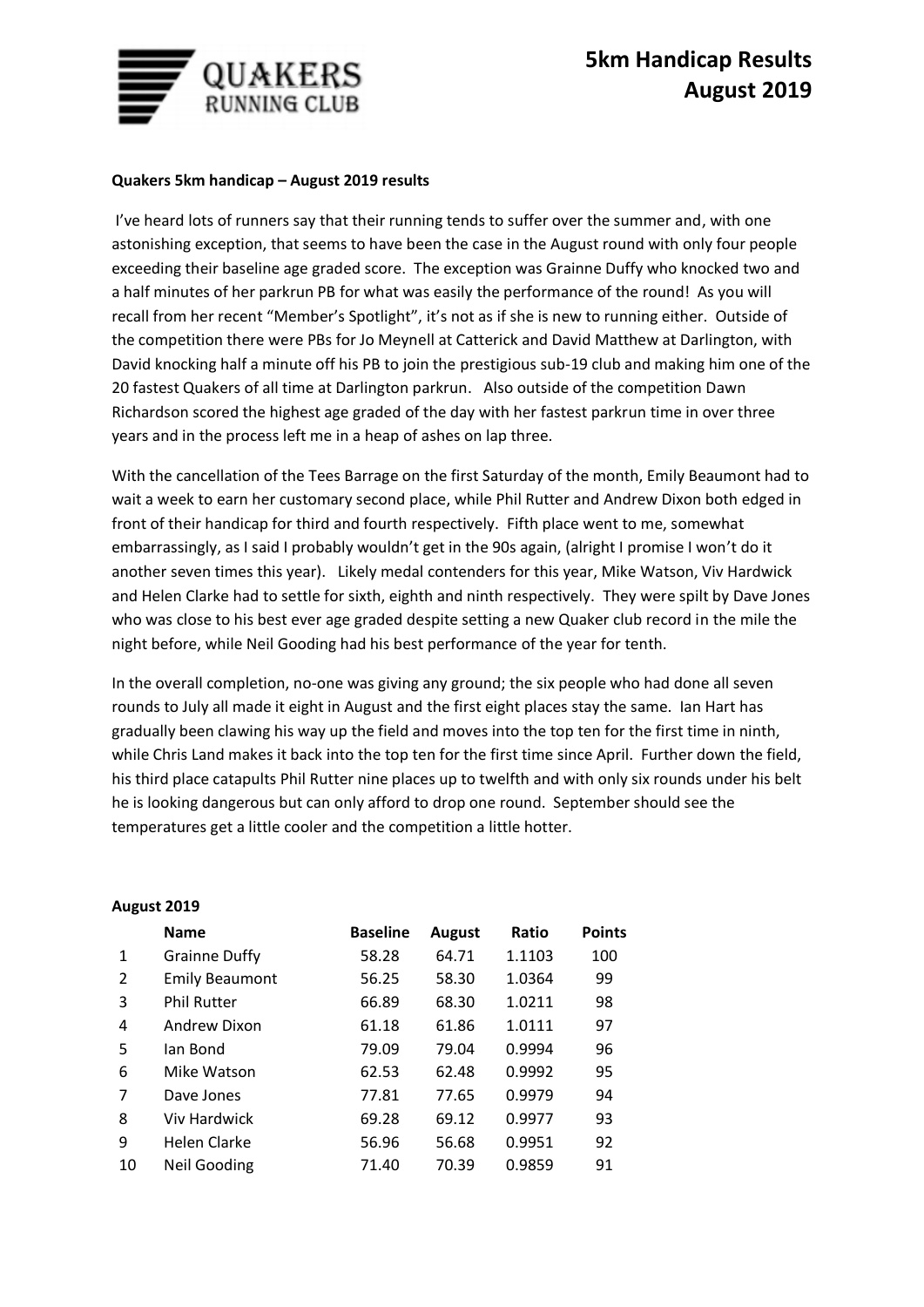| 11 | lan Hart             | 72.92 | 71.88 | 0.9857 | 90 |
|----|----------------------|-------|-------|--------|----|
| 12 | Dave Whittle         | 73.44 | 72.33 | 0.9849 | 89 |
| 13 | <b>Gill Colling</b>  | 66.34 | 65.19 | 0.9827 | 88 |
| 14 | Lisa Reeve           | 54.43 | 53.24 | 0.9781 | 87 |
| 15 | Chris Land           | 54.60 | 52.87 | 0.9683 | 86 |
| 16 | <b>April Corbett</b> | 66.80 | 64.55 | 0.9663 | 85 |
| 17 | Michael King         | 55.00 | 53.01 | 0.9638 | 84 |
| 18 | Danny Gordon         | 75.84 | 72.69 | 0.9585 | 83 |
| 19 | Julie Bell           | 69.03 | 65.93 | 0.9551 | 82 |
| 20 | Elizabeth Kennedy    | 65.62 | 62.56 | 0.9534 | 81 |
| 21 | Richie Payne         | 65.62 | 62.04 | 0.9454 | 80 |
| 22 | lan Scott            | 66.24 | 61.23 | 0.9244 | 79 |
| 23 | Jeff Marriot         | 60.80 | 55.48 | 0.9125 | 78 |
| 24 | Peter Rowley         | 71.94 | 64.57 | 0.8976 | 77 |
| 25 | Alison Hardwick      | 68.38 | 61.15 | 0.8943 | 76 |
| 26 | Rachel Maddison      | 50.45 | 42.23 | 0.8371 | 75 |
| 27 | Gary Read            | 71.01 | 58.69 | 0.8265 | 74 |
| 28 | David Ledgerwood     | 59.23 | 48.36 | 0.8165 | 73 |
| 29 | Lee Morris           | 52.33 | 41.53 | 0.7936 | 72 |
|    |                      |       |       |        |    |

|                | <b>Name</b>            | Jan         | Feb         | March       | <b>April</b> | May         | June | July        | Aug | Total |
|----------------|------------------------|-------------|-------------|-------------|--------------|-------------|------|-------------|-----|-------|
| $\mathbf{1}$   | <b>Emily Beaumont</b>  | 98          | 99          | 99          | 99           | 94          | 98   | 99          | 99  | 785   |
| $\overline{2}$ | Mike Watson            | 92          | 88          | 93          | 95           | 98          | 92   | 68          | 95  | 721   |
| 3              | <b>Helen Clarke</b>    | 60          | 98          | 98          | 92           | 87          | 87   | 91          | 92  | 705   |
| 4              | <b>Michael King</b>    | 95          | 95          | 91          | 74           | 75          | 88   | 93          | 84  | 695   |
| 5              | Viv Hardwick           | 96          | $\mathbf 0$ | 96          | 96           | 96          | 91   | 98          | 93  | 666   |
| 6              | Danny Gordon           | 79          | 90          | 86          | 77           | 79          | 80   | 81          | 83  | 655   |
| 7              | <b>Gill Colling</b>    | 100         | $\mathbf 0$ | 97          | 93           | 85          | 95   | 89          | 88  | 647   |
| 8              | <b>Grainne Duffy</b>   | 82          | 93          | 92          | 78           | 95          | 97   | $\mathbf 0$ | 100 | 637   |
| 9              | lan Hart               | 88          | $\mathbf 0$ | 70          | 86           | 86          | 90   | 82          | 90  | 592   |
| 10             | Chris Land             | 87          | 86          | 89          | 67           | 0           | 77   | 90          | 86  | 582   |
| 11             | David Ledgerwood       | 77          | 75          | 68          | 68           | 73          | 72   | 73          | 73  | 579   |
| 12             | <b>Phil Rutter</b>     | 91          | $\mathbf 0$ | $\mathbf 0$ | 94           | 93          | 92   | 97          | 98  | 565   |
| 13             | Dave Jones             | 83          | 74          | 90          | $\mathbf 0$  | 58          | 85   | 68          | 94  | 552   |
| 14             | Lisa Alderson          | $\mathbf 0$ | 84          | 79          | 100          | 99          | 86   | 84          | 0   | 532   |
| 15             | Dave Thompson          | 84          | 97          | 94          | $\mathbf 0$  | 72          | 79   | 92          | 0   | 518   |
| 16             | April Corbett          | 68          | $\mathbf 0$ | $\mathbf 0$ | 91           | 88          | 96   | 79          | 85  | 507   |
| 17             | <b>Neil Gooding</b>    | $\mathbf 0$ | $\mathbf 0$ | 83          | 76           | 81          | 88   | 87          | 91  | 506   |
| 18             | Dave Whittle           | 78          | 89          | $\mathbf 0$ | $\mathbf 0$  | 84          | 73   | 88          | 89  | 501   |
| 19             | Elizabeth Kennedy      | 67          | $\mathbf 0$ | 72          | $\mathbf 0$  | 64          | 82   | 85          | 81  | 451   |
| 20             | Rob Dent               | 89          | 91          | $\mathbf 0$ | 90           | 82          | 89   | 0           | 0   | 441   |
| 21             | Rob Gillham            | 56          | 73          | 78          | 84           | 71          | 0    | 72          | 0   | 434   |
| 22             | lan Bond               | 0           | 77          | 0           | 87           | 90          | 0    | 83          | 96  | 433   |
| 23             | Julie Bell             | 86          | $\mathbf 0$ | $\mathbf 0$ | 89           | 89          | 75   | $\mathbf 0$ | 82  | 421   |
| 24             | <b>Michael Kipling</b> | $\mathbf 0$ | 100         | $\mathbf 0$ | 97           | $\mathbf 0$ | 93   | 94          | 0   | 384   |
| 25             | Peter Rowley           | 69          | 0           | 77          | 80           | 74          | 0    | $\mathbf 0$ | 77  | 377   |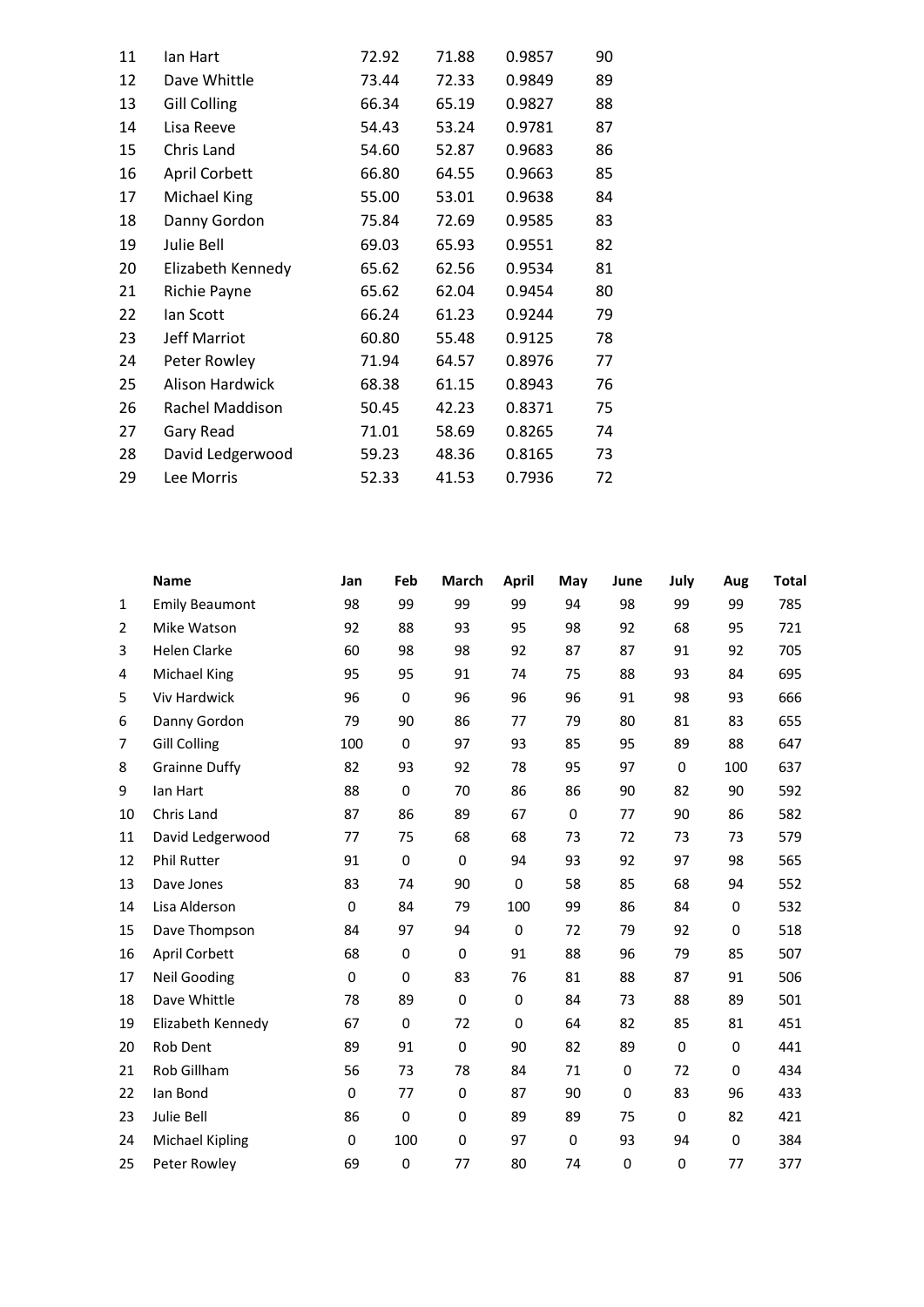| 26 | lan Scott                | 0                | 0           | 0           | 71          | 67          | 76  | 80          | 79          | 373 |
|----|--------------------------|------------------|-------------|-------------|-------------|-------------|-----|-------------|-------------|-----|
| 27 | Richie Payne             | 61               | 71          | 80          | $\mathbf 0$ | $\mathbf 0$ | 81  | $\mathbf 0$ | 80          | 373 |
| 28 | Hannah Alderson          | 94               | 0           | 0           | 98          | 0           | 83  | 96          | 0           | 371 |
| 29 | <b>Stuart Hardcastle</b> | 81               | 96          | $\mathbf 0$ | 88          | 92          | 0   | $\mathbf 0$ | 0           | 357 |
| 30 | Alison Hardwick          | 58               | $\mathbf 0$ | $\mathbf 0$ | 75          | 69          | 0   | 76          | 76          | 354 |
| 31 | Paul Ryan                | 59               | 66          | $\mathbf 0$ | 63          | 63          | 0   | 71          | $\mathbf 0$ | 322 |
| 32 | Darren Alderson          | 73               | 79          | 82          | 85          | 0           | 0   | 0           | 0           | 319 |
| 33 | Lin Gossage              | $\mathbf 0$      | 72          | $\mathbf 0$ | 73          | 78          | 0   | 95          | 0           | 318 |
| 34 | Marc Ellis               | 0                | 0           | 75          | 0           | 77          | 84  | 75          | 0           | 311 |
| 35 | Lisa Bowerbank           | $\mathbf 0$      | $\mathbf 0$ | $\mathbf 0$ | $\mathbf 0$ | 100         | 100 | 100         | 0           | 300 |
| 36 | Jeff Marriot             | 0                | 68          | 71          | 0           | $\bf{0}$    | 0   | 74          | 78          | 291 |
| 37 | Lee Morris               | $\mathbf 0$      | $\mathbf 0$ | 69          | 64          | 61          | 0   | $\mathbf 0$ | 72          | 266 |
| 38 | <b>Brian Dixon</b>       | 0                | 92          | 95          | $\mathbf 0$ | 76          | 0   | 0           | 0           | 263 |
| 39 | Sally Singleton          | $\mathbf 0$      | 83          | 87          | 83          | $\mathbf 0$ | 0   | $\mathbf 0$ | 0           | 253 |
| 40 | Janette Croft            | 0                | 87          | 81          | 0           | 68          | 0   | 0           | 0           | 236 |
| 41 | Anthony Corbett          | 66               | 0           | $\mathbf 0$ | 79          | 0           | 0   | 86          | 0           | 231 |
| 42 | Nicola Darling           | 75               | 0           | 84          | 72          | 0           | 0   | 0           | 0           | 231 |
| 43 | <b>Fred Tennant</b>      | 70               | $\mathbf 0$ | $\mathbf 0$ | 82          | 60          | 0   | 0           | $\pmb{0}$   | 212 |
| 44 | Rachel Maddison          | 57               | 0           | 0           | 69          | 0           | 0   | 0           | 75          | 201 |
| 45 | Rebecca Howard           | $\mathbf 0$      | 94          | 100         | $\mathbf 0$ | $\mathbf 0$ | 0   | $\mathbf 0$ | $\mathbf 0$ | 194 |
| 46 | Adrian Cottam            | 99               | 0           | $\mathbf 0$ | 0           | 91          | 0   | 0           | 0           | 190 |
| 47 | Gary Read                | 51               | 0           | $\mathbf 0$ | 62          | $\mathbf 0$ | 0   | $\mathbf 0$ | 74          | 187 |
| 48 | Andrew Vernon            | 97               | 0           | 88          | $\mathbf 0$ | 0           | 0   | 0           | 0           | 185 |
| 49 | Julie Russell            | $\mathbf 0$      | 81          | $\mathbf 0$ | $\mathbf 0$ | 97          | 0   | $\mathbf 0$ | 0           | 178 |
| 50 | Malcolm Hewitson         | 90               | 76          | 0           | 0           | 0           | 0   | 0           | 0           | 166 |
| 51 | Wendy Thompson           | $\mathbf 0$      | 85          | $\mathbf 0$ | $\mathbf 0$ | 0           | 0   | 77          | 0           | 162 |
| 52 | Sally watson             | 0                | 0           | 76          | 0           | 83          | 0   | 0           | 0           | 159 |
| 53 | Ty Hankinson             | 76               | 80          | 0           | $\mathbf 0$ | 0           | 0   | 0           | 0           | 156 |
| 54 | Andrew Dixon             | 0                | 0           | 0           | 0           | 57          | 0   | 0           | 97          | 154 |
| 55 | Michelle Scruby          | $\mathbf 0$      | $\mathbf 0$ | 0           | $\mathbf 0$ | 0           | 74  | 78          | 0           | 152 |
| 56 | Phil Clarke              | 71               | 0           | 0           | 81          | 0           | 0   | 0           | 0           | 152 |
| 57 | Ashleigh Atkinson        | $\boldsymbol{0}$ | 0           | 0           | 66          | 0           | 78  | 0           | 0           | 144 |
| 58 | Dave Todd                | 72               | 0           | 0           | 70          | 0           | 0   | 0           | 0           | 142 |
| 59 | Iain Clyde               | $\boldsymbol{0}$ | 69          | 73          | 0           | 0           | 0   | 0           | 0           | 142 |
| 60 | Dawn Johnston            | 62               | 78          | 0           | 0           | 0           | 0   | 0           | 0           | 140 |
| 61 | <b>Ed Griffiths</b>      | 65               | 0           | 75          | 0           | $\mathbf 0$ | 0   | 0           | 0           | 140 |
| 62 | Claire Chapman           | 80               | 0           | 0           | 0           | 59          | 0   | 0           | 0           | 139 |
| 63 | Michael Joyeux           | 74               | 65          | 0           | 0           | 0           | 0   | 0           | 0           | 139 |
| 64 | Gemma Marshall-Moore     | 0                | 0           | 66          | 0           | $\mathbf 0$ | 0   | 67          | 0           | 133 |
| 65 | Michelle Dale            | $\mathbf 0$      | 67          | 0           | 0           | 66          | 0   | 0           | 0           | 133 |
| 66 | Olly Marshall-Moore      | $\mathbf 0$      | 0           | 64          | 0           | 0           | 0   | 66          | 0           | 130 |
| 67 | Phill Johnston OBI-WAN   | 53               | 70          | 0           | 0           | 0           | 0   | 0           | 0           | 123 |
| 68 | Julie Whinn              | 0                | 0           | 0           | 0           | 0           | 99  | 0           | 0           | 99  |
| 69 | Mark Johnston            | $\mathbf 0$      | 0           | 0           | 0           | 0           | 94  | 0           | 0           | 94  |
| 70 | Andy Whittam             | 93               | 0           | 0           | 0           | 0           | 0   | 0           | 0           | 93  |
| 71 | Lisa Reeve               | 0                | 0           | 0           | 0           | 0           | 0   | 0           | 87          | 87  |
| 72 | Abbie Hull               | 0                | 0           | 85          | 0           | 0           | 0   | 0           | 0           | 85  |
| 73 | Tom Chapman              | 85               | 0           | 0           | 0           | 0           | 0   | 0           | 0           | 85  |
| 74 | Diane Lockhart           | 0                | 82          | 0           | 0           | 0           | 0   | 0           | 0           | 82  |